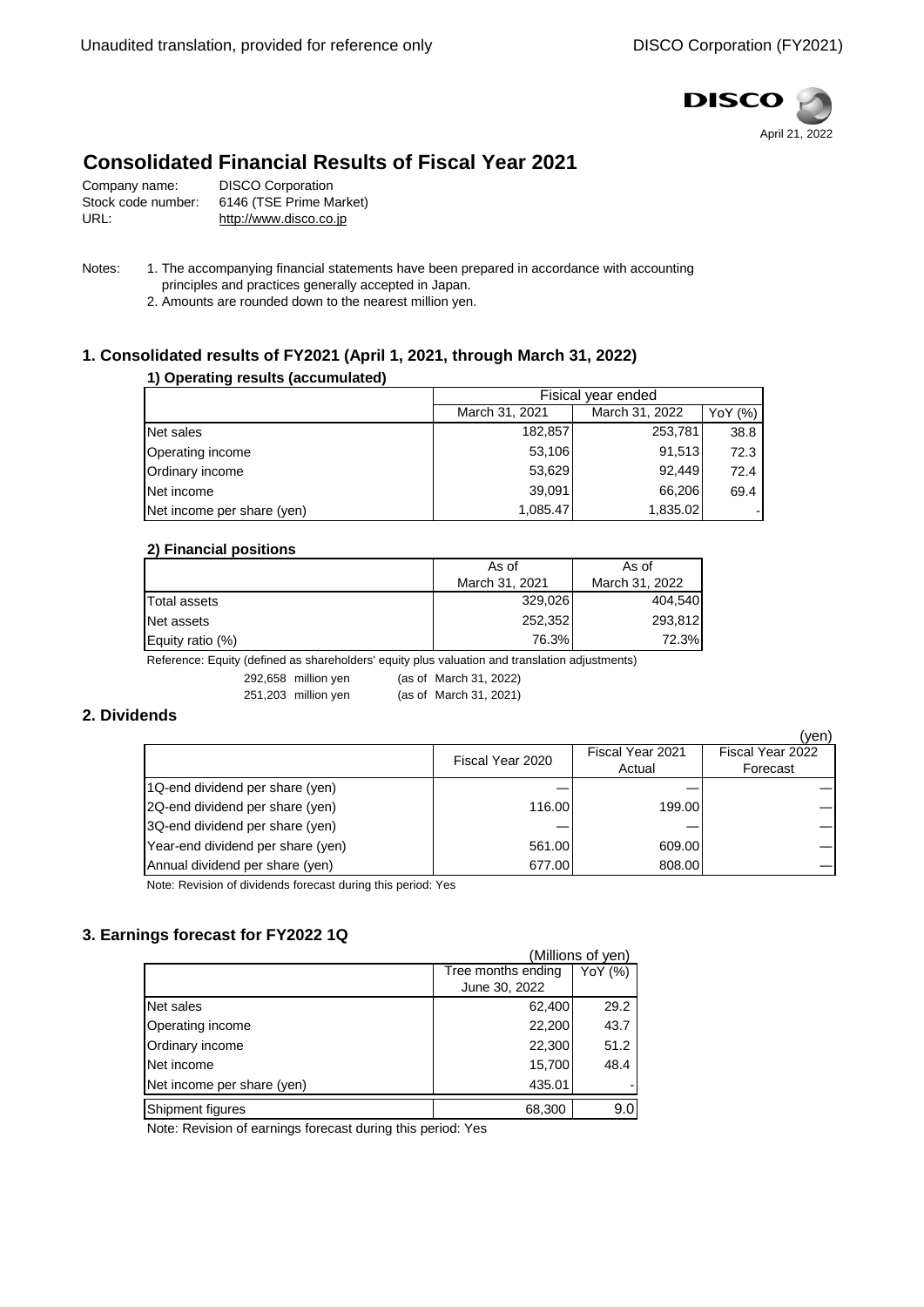### **4. Other**

- 1) Important changes in subsidiaries: None
- 1. Changes in accounting policies along with changes in accounting standards: Yes 2) Changes in principles, procedures, or display of accounting method concerning consolidated statement policies.
	- 2. Other changes: None
- 3) Number of shares outstanding (common stock)
	- (1) Number of shares issued (including treasury stocks) As of March 31, 2022: 36,095,871 shares As of March 31, 2021: 36,059,671 shares (2) Number of shares of treasury stock As of March 31, 2022: 5,090 shares As of March 31, 2021: 5,060 shares (3) Average number of shares As of March 31, 2022: 36,079,325 shares As of March 31, 2021: 36,013,354 shares

#### **Explanation regarding appropriate use of earnings forecast:**

The performance forecasts and estimates provided in this Financial Review are based on certain assumptions judged to be reasonable at the present time in light of information currently available. Consequently, actual operating results may differ substantially from the projections in the Financial Review.

## **Reference: non-consolidated earnings forecast for FY2022 1Q**

|                            |                               | (Millions of yen) |  |
|----------------------------|-------------------------------|-------------------|--|
|                            | Tree months ending<br>YoY (%) |                   |  |
|                            | June 30, 2022                 |                   |  |
| Net sales                  | 51,800                        | 29.6              |  |
| Operating income           | 17,000                        | 42.3              |  |
| Ordinary income            | 30,200                        | 43.0              |  |
| Net income                 | 23,900                        | 39.9              |  |
| Net income per share (yen) | 662.22                        |                   |  |

Note: Revision of earnings forecast during this period: Yes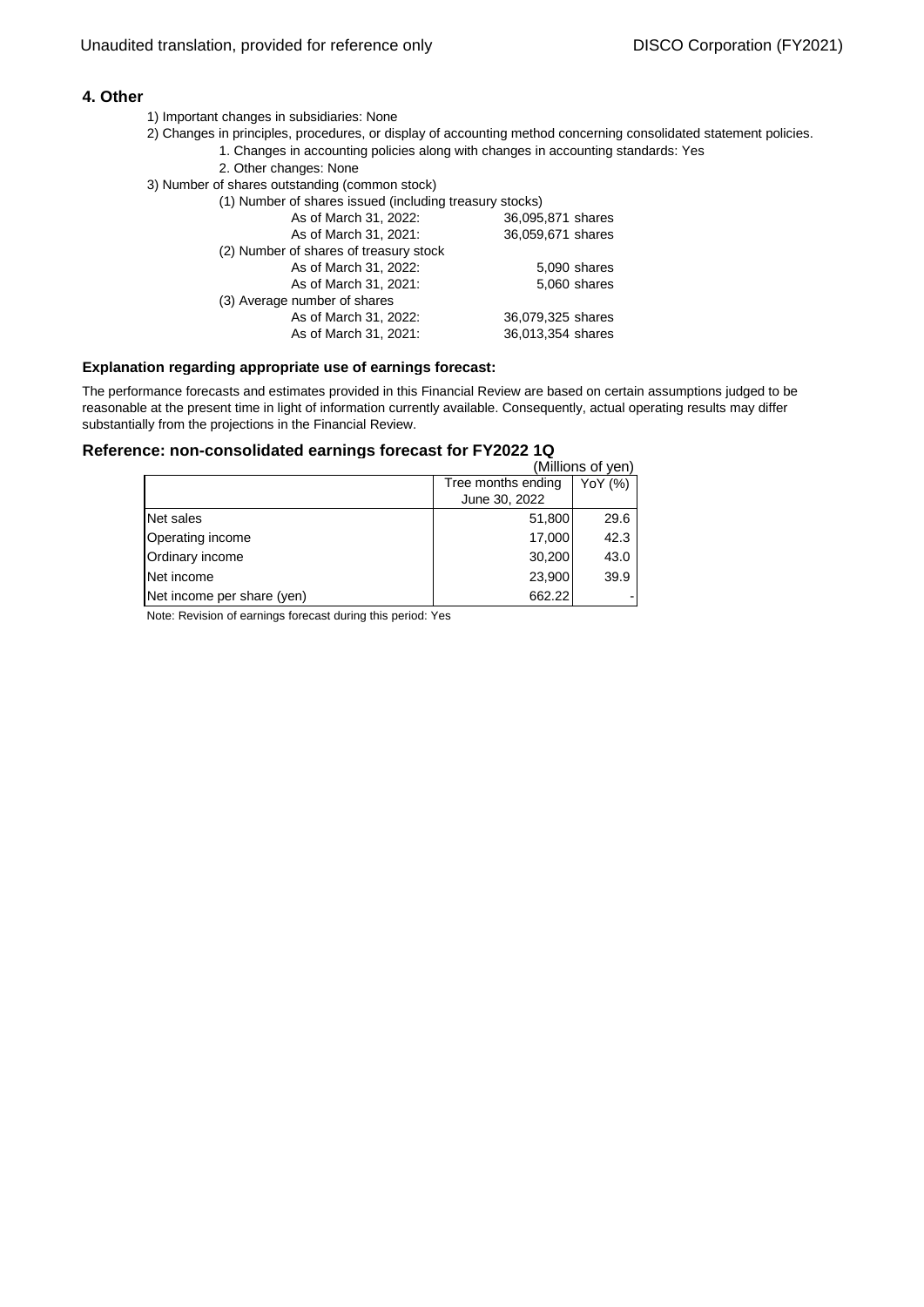### **5. Business Performance Overview**

#### (1) Overview of Business Performance for the Current Period

For the market environment during the current consolidated period (hereinafter "this period"), in addition to products associated with 5G and automotive applications, demand for semiconductor products has increased for a wide range of applications including logic ICs, memory devices, and power semiconductors supported by the acceleration of worldwide decarbonization.

In such a market environment, as customers' willingness to invest capital in the facilities of semiconductor manufacturers has remained strong, shipment volumes have remained high for precision processing equipment such as dicing saws and grinders throughout the fiscal year. In addition, customers' facility operation rates remained high, and thus shipment volumes of precision processing tools (consumables) remained favorable as well.

Product shipment levels remained high throughout the fiscal year. As a result of smooth inspection/acceptance of the equipment, sales figures of this period increased substantially and hit a new record-high. For profits and losses, although SG&A increased due to personnel expenses and R&D expenses, due to a significant increase in sales figures and improvement in profitability, sales profit increased significantly by 70%.

As a result, operating results for this period are as follows and DISCO hit record-highs for each profit. Sales figures – JPY 253.7 B (38.8% increase compared to previous fiscal year)

Operating profit – JPY 91.5 B (72.3% increase compared to previous fiscal year), Operating profit margin: 36.1%

Ordinary profit – JPY 92.4 B (72.4% increase compared to previous fiscal year), Ordinary profit margin: 36.4%

Net income returning to parent company shareholders - JPY 66.2 B (69.4%increase compared to previous fiscal year), Net income: 26.1%

Furthermore, the four-year cumulative ordinary profit margin as of this period was 30.8% (28.7% in previous period), achieving the company's goal "to maintain an ordinary profit margin of 20% or more for 4 cumulative years" for 6 consecutive years.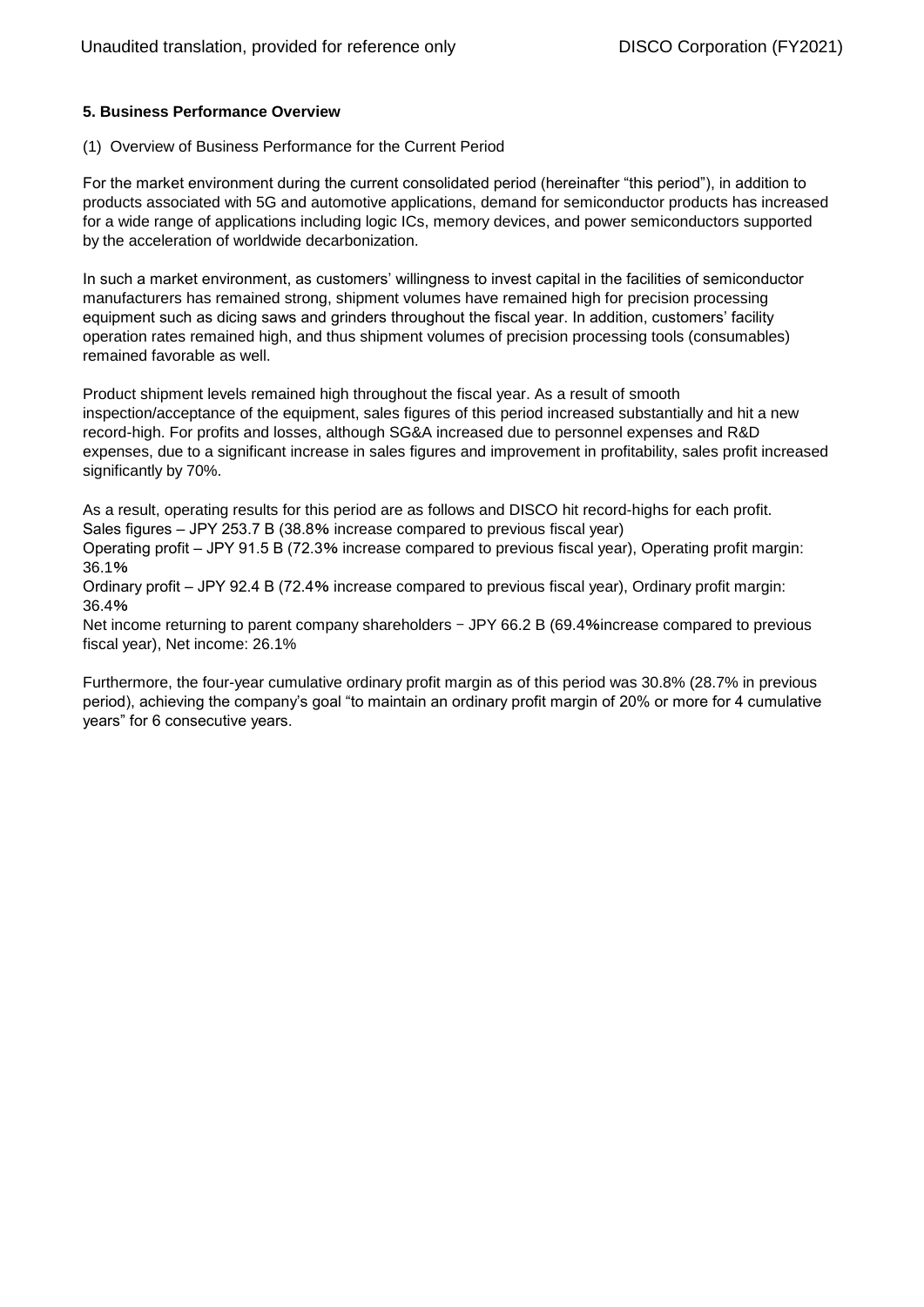## Unaudited translation, provided for reference only **DISCO Corporation (FY2021)**

(2) Overview of Financial Position for the Current Period

The net assets for the current consolidated financial year was JPY 404.5 B, an increase of JPY 75.5 B compared to the end of the previous consolidated financial year (hereinafter "end of the previous period"). This was mainly caused by an increase in current assets based on cash and time deposits, in addition to an increase in tangible fixed assets due to capital investment towards the acquisition of the Haneda R&D Center and Zone D in Building A at Kuwabata Plant. Liabilities were JPY 110.7 B, an increase of JPY 34.1 B compared to the end of the previous period. This was mainly caused by an increase in contract liabilities and allowance for bonuses.

The total for net assets was JPY 293.8 B, an increase of JPY 41.5 B compared to the end of the previous period.

As a result of this capital composition, each of the indices are as follows. Return on assets (ROA) – 18.1% (5.1 point increase compared to previous fiscal year) Return on equities (ROE) – 24.3% (7.9 point increase compared to previous fiscal year) Four-year cumulative return on risk assets (RORA) – 37.1% (1.8 point increase compared to previous fiscal

(3) Overview of Cash Flow for the Current Period

The cash flow from business operations was a profit of JPY 83.7 B (47.5% increase compared to previous fiscal year). This was mainly caused due to the payment of net income before taxes and depreciation.

The cash flow due to investment activities was a loss of JPY 43.6 B (232.6% increase compared to previous period). This was mainly due to payments for the purchase of tangible fixed assets including the Haneda R&D Center and Zone D in Building A at Kuwabata Plant.

The cash flow from financial activities was a loss of JPY 27.2 B (71.8% increase compared to previous period). This was mainly caused by dividend payments.

As a result of these factors, the balance for cash and cash equivalents at the end of the period was JPY 125.8 B (an increase of JPY 16 B compared to previous period). Furthermore, free cash flow (the combined total of "Cash flow from business operations" and "Cash flow from investment activities") was an inflow of JPY 40.1 B.

#### (4)Forecast

Due to the difficulty in predicting demand in the semiconductor and electronic component industries as a result of drastic fluctuations in customers ' willingness to invest over short periods, business forecasts are released one quarter in advance.

The consolidated business forecast for the first quarter of the fiscal year ending in March 2023 is a sales figure of JPY 62.4 B, an operating income of JPY 22.2 B, and an ordinary income of JPY 22.3 B, with an estimated quarterly net income of JPY 15.7 B returning to parent company shareholders.

The shipment forecast for the first quarter of the fiscal year ending in March 2023 is JPY 68.3 B.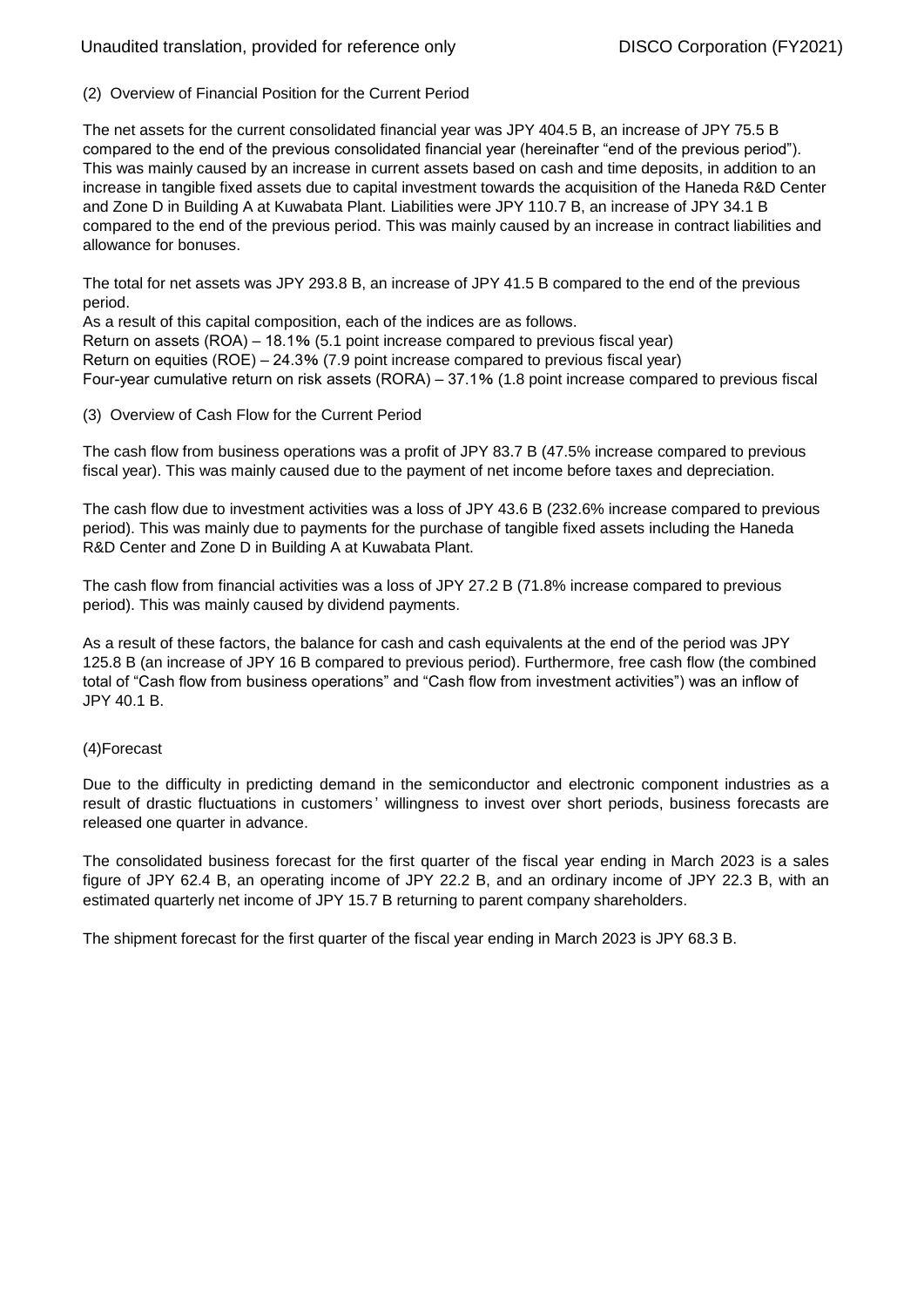## **6. Consolidated quarterly balance sheets**

|                                        |                 | (Millions of yen) |
|----------------------------------------|-----------------|-------------------|
|                                        | As of March 31, | As of March 31,   |
|                                        | 2021            | 2022              |
| <b>Assets</b>                          |                 |                   |
| <b>Current assets</b>                  |                 |                   |
| Cash and deposits                      | 109,809         | 125,771           |
| Notes and accounts receivable - trade  | 33,173          |                   |
| Notes receivable - trade               |                 | 1,961             |
| Accounts receivable - trade            |                 | 36,728            |
| Merchandise and finished goods         | 18,605          | 21,755            |
| Work in process                        | 15,998          | 18,997            |
| Raw materials and supplies             | 21,142          | 27,725            |
| Other                                  | 9,453           | 12,093            |
| Allowance for doubtful accounts        | (75)            | (98)              |
| Total current assets                   | 208,108         | 244,933           |
| Non-current assets                     |                 |                   |
| Property, plant and equipment          |                 |                   |
| Buildings and structures, net          | 62,333          | 94,868            |
| Machinery, equipment and vehicles, net | 10,837          | 12,028            |
| Tools, furniture and fixtures, net     | 841             | 903               |
| Land                                   | 17,034          | 26,554            |
| Construction in progress               | 17,401          | 10,073            |
| Total property, plant and equipment    | 108,448         | 144,427           |
| Intangible assets                      | 283             | 256               |
| Investments and other assets           |                 |                   |
| Investment securities                  | 2,491           | 2,608             |
| Deferred tax assets                    | 6,225           | 8,367             |
| Retirement benefit asset               | 844             | 982               |
| Other                                  | 2,642           | 2,973             |
| Allowance for doubtful accounts        | (17)            | (10)              |
| Total investments and other assets     | 12,186          | 14,922            |
| Total non-current assets               | 120,918         | 159,606           |
| Total assets                           | 329.026         | 404,540           |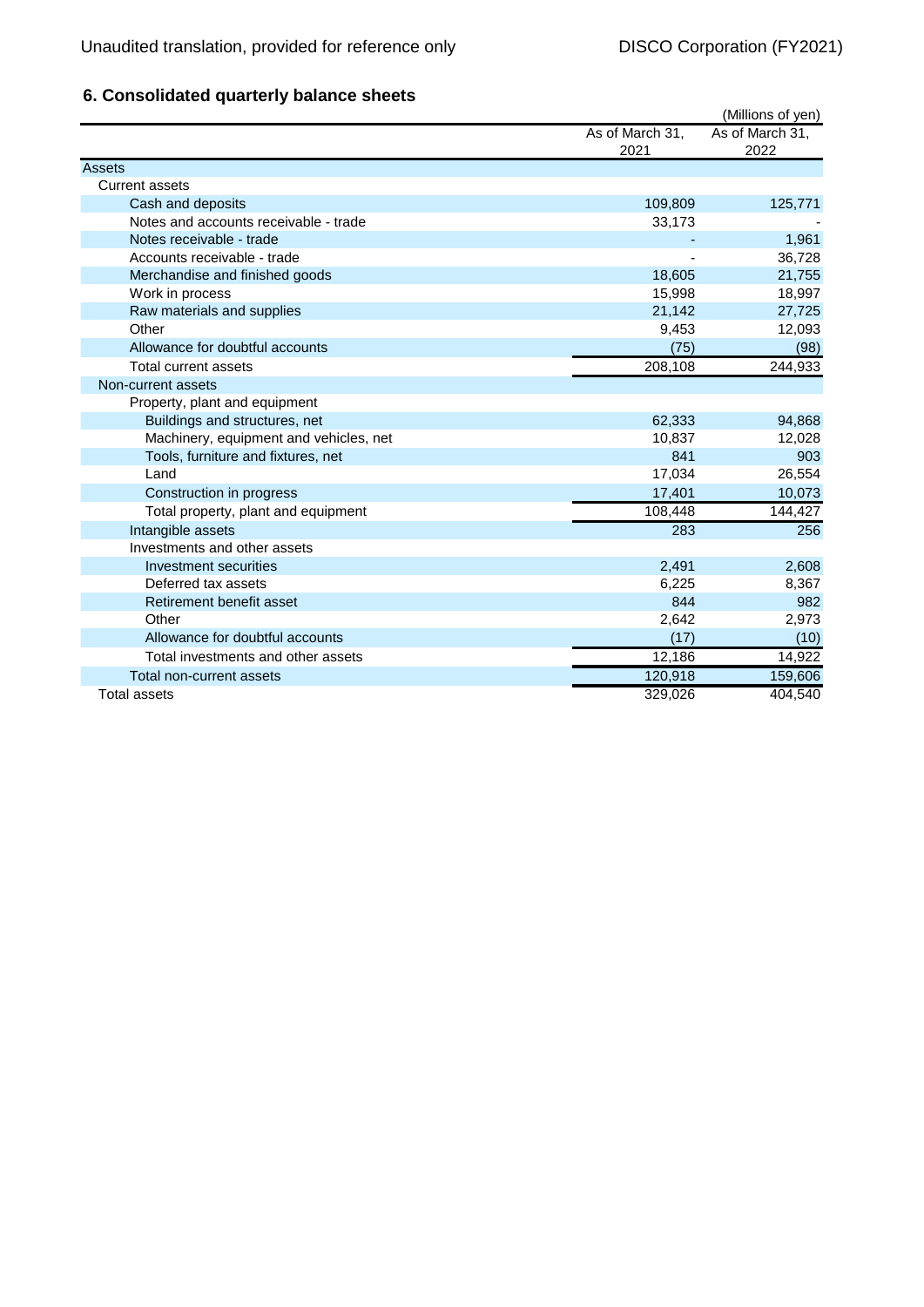|                                                          |                         | (Millions of yen)       |
|----------------------------------------------------------|-------------------------|-------------------------|
|                                                          | As of March 31,<br>2021 | As of March 31,<br>2022 |
| Liabilities                                              |                         |                         |
| <b>Current liabilities</b>                               |                         |                         |
| Notes and accounts payable - trade                       | 6,336                   | 8,048                   |
| Electronically recorded obligations - operating          | 16,121                  | 20,902                  |
| Income taxes payable                                     | 12,539                  | 19,946                  |
| Advances received                                        | 17,518                  |                         |
| <b>Contract liabilities</b>                              |                         | 27,622                  |
| Provision for bonuses                                    | 15,110                  | 23,315                  |
| Provision for bonuses for directors (and other officers) | 181                     | 142                     |
| Provision for product warranties                         | 705                     | 942                     |
| Other                                                    | 7,413                   | 8,930                   |
| <b>Total current liabilities</b>                         | 75,927                  | 109,851                 |
| Non-current liabilities                                  |                         |                         |
| Asset retirement obligations                             | 283                     | 565                     |
| Other                                                    | 463                     | 310                     |
| Total non-current liabilities                            | 746                     | 876                     |
| <b>Total liabilities</b>                                 | 76,674                  | 110,728                 |
| Net assets                                               |                         |                         |
| Shareholders' equity                                     |                         |                         |
| Share capital                                            | 21,424                  | 21,608                  |
| Capital surplus                                          | 23,412                  | 23,596                  |
| Retained earnings                                        | 203,677                 | 242,475                 |
| <b>Treasury shares</b>                                   | (31)                    | (32)                    |
| Total shareholders' equity                               | 248,482                 | 287,648                 |
| Accumulated other comprehensive income                   |                         |                         |
| Valuation difference on available-for-sale securities    | 599                     | 269                     |
| Foreign currency translation adjustment                  | 2,218                   | 4,765                   |
| Remeasurements of defined benefit plans                  | (97)                    | (25)                    |
| Total accumulated other comprehensive income             | 2,720                   | 5,009                   |
| Share acquisition rights                                 | 937                     | 884                     |
| Non-controlling interests                                | 212                     | 269                     |
| Total net assets                                         | 252,352                 | 293,812                 |
| Total liabilities and net assets                         | 329,026                 | 404,540                 |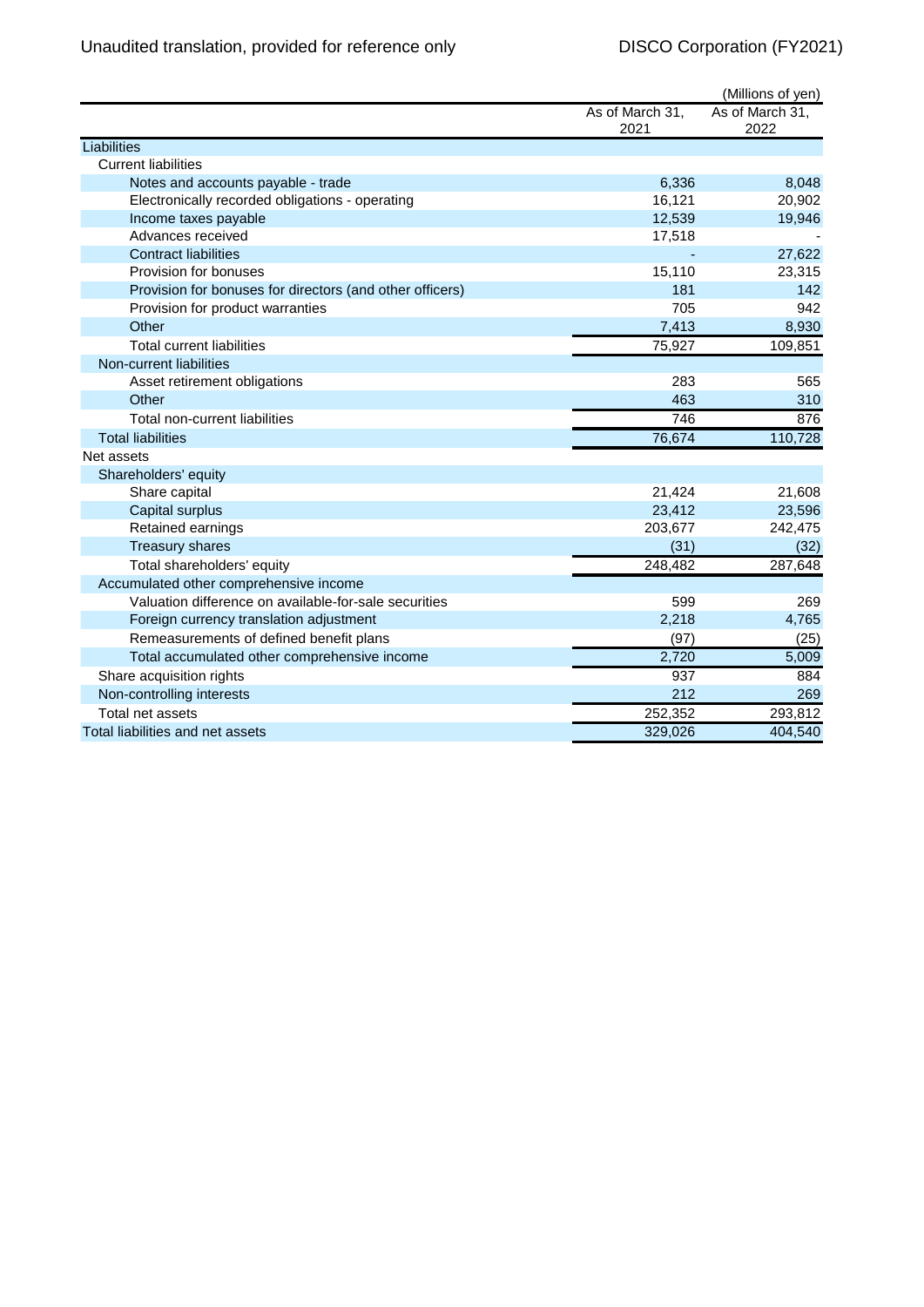## **7. Consolidated quarterly statement of (comprehensive) income**

|                                                                            |                   | (Millions of yen)    |
|----------------------------------------------------------------------------|-------------------|----------------------|
|                                                                            | Fiscal year ended | Fiscal year ended    |
|                                                                            | 31-Mar-21         | 31-Mar-22            |
| Net sales                                                                  | 182,857           | 253,781              |
| Cost of sales                                                              | 75,973            | 99,769               |
| Gross profit                                                               | 106,883           | 154,011              |
| Selling, general and administrative expenses                               | 53,776            | 62,498               |
| <b>Operating profit</b>                                                    | 53,106            | 91,513               |
| Non-operating income                                                       |                   |                      |
| Interest income                                                            | 45                | 49                   |
| Share of profit of entities accounted for using equity method              | 289               | 461                  |
| Rental income                                                              | 126               | 110                  |
| Subsidy income                                                             | 355               | 1,262                |
| Other                                                                      | 272               | 237                  |
| Total non-operating income                                                 | 1,088             | $\overline{2}$ , 120 |
| Non-operating expenses                                                     |                   |                      |
| Foreign exchange losses                                                    | 446               | 1,073                |
| Depreciation                                                               | 54                | 46                   |
| Other                                                                      | 65                | 65                   |
| Total non-operating expenses                                               | 566               | 1,185                |
| Ordinary profit                                                            | 53,629            | 92,449               |
| Extraordinary income                                                       |                   |                      |
| Gain on sale of non-current assets                                         | 21                | 6                    |
| Gain on sale of investment securities                                      |                   | $\mathbf 0$          |
| Total extraordinary income                                                 | 21                | $\overline{6}$       |
| <b>Extraordinary losses</b>                                                |                   |                      |
| Loss on sale and retirement of non-current assets                          | 55                | 80                   |
| Loss on valuation of investment securities                                 | 19                | $\mathbf 0$          |
| Extra retirement payments                                                  | 141               | 123                  |
| Total extraordinary losses                                                 | 216               | 204                  |
| Profit before income taxes                                                 | 53,434            | 92,251               |
| Income taxes - current                                                     | 15,131            | 28,251               |
| Income taxes - deferred                                                    | (844)             | (2, 253)             |
| Total income taxes                                                         |                   |                      |
| Profit                                                                     | 14,286            | 25,997               |
| Profit attributable to                                                     | 39,147            | 66,253               |
|                                                                            |                   |                      |
| Profit attributable to owners of parent                                    | 39,091<br>56      | 66,206<br>47         |
| Profit attributable to non-controlling interests                           |                   |                      |
| Other comprehensive income<br>Foreign currency translation adjustment      | 1,847             | 2,514                |
| Remeasurements of defined benefit plans, net of tax                        | (116)             | 72                   |
| Share of other comprehensive income of entities accounted for using equity |                   |                      |
| method                                                                     | 252               | (287)                |
| Total other comprehensive income                                           | 1,983             | 2,299                |
| Comprehensive income                                                       | 41,131            | 68,552               |
| Comprehensive income attributable to                                       |                   |                      |
| Comprehensive income attributable to owners of parent                      | 41,057            | 68,495               |
| Comprehensive income attributable to non-controlling interests             | 73                | 57                   |
|                                                                            |                   |                      |